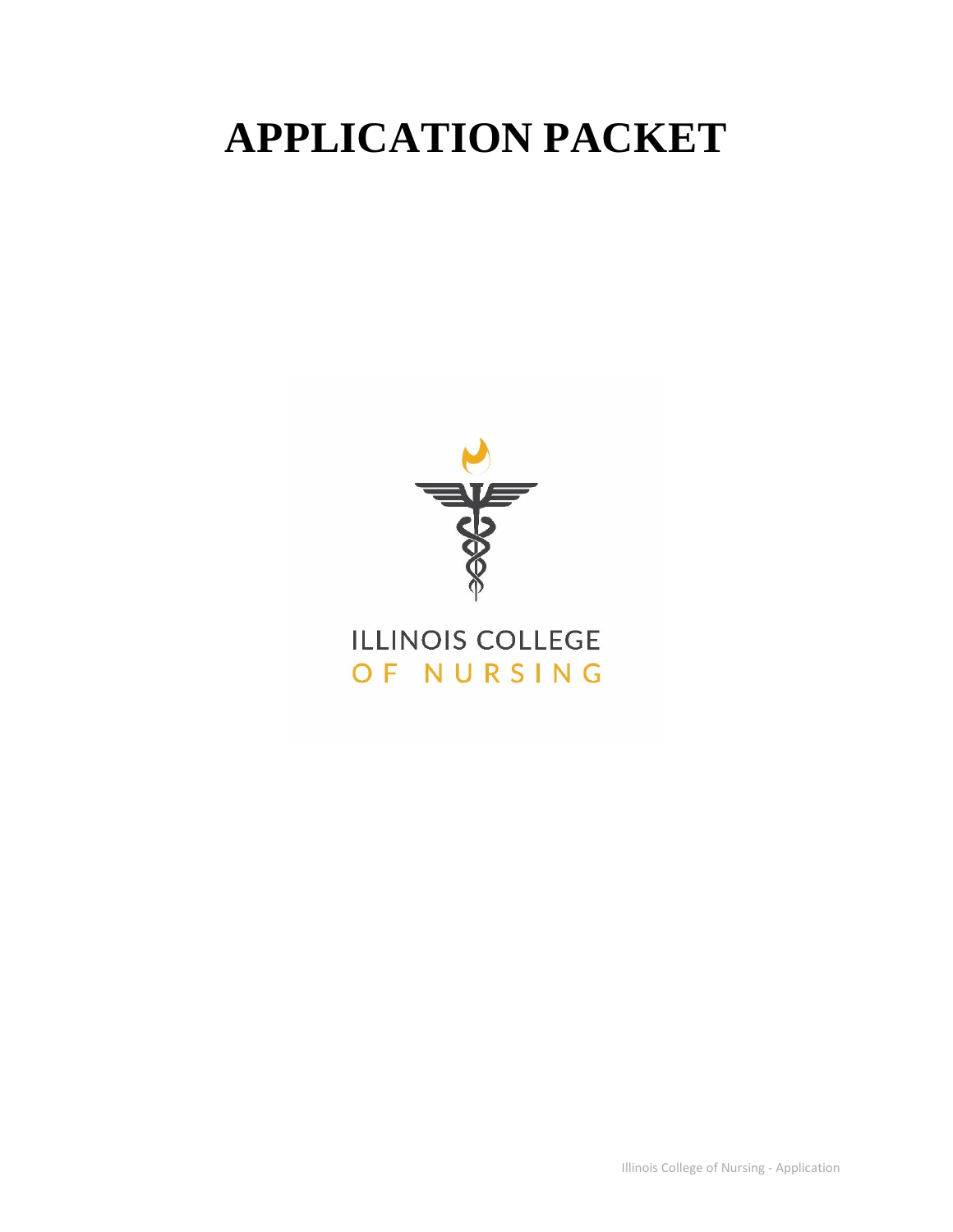#### **Welcome**

Thank you for your interest in the Practical Nursing Program at the Illinois College of Nursing (ICON). At ICON, we are committed to advancing the nursing profession by offering high standard educational courses. Attached, you will find a self-directed application packet. Enrollment is on a rolling basis but acceptance into the program is dependent upon completion of application packet, qualifications of applicant and first-come first serve basis. To ensure the quality of education each student receives, we limit the number of students we can accept each term. Please review and return the materials in its entirety to be considered into the program. Only completed applications will be reviewed and considered.

Because we value each potential student, you will be notified personally by phone in regard to the Colleges admission decision for you. The phone call will also be followed with a letter mailed to your home within five business days.

For any questions regarding the program and application process, feel free to call (630) 495-7968. We are pleased you have chosen nursing as a profession and look forward to hearing from you soon.

Best Wishes,

Illinois College of Nursing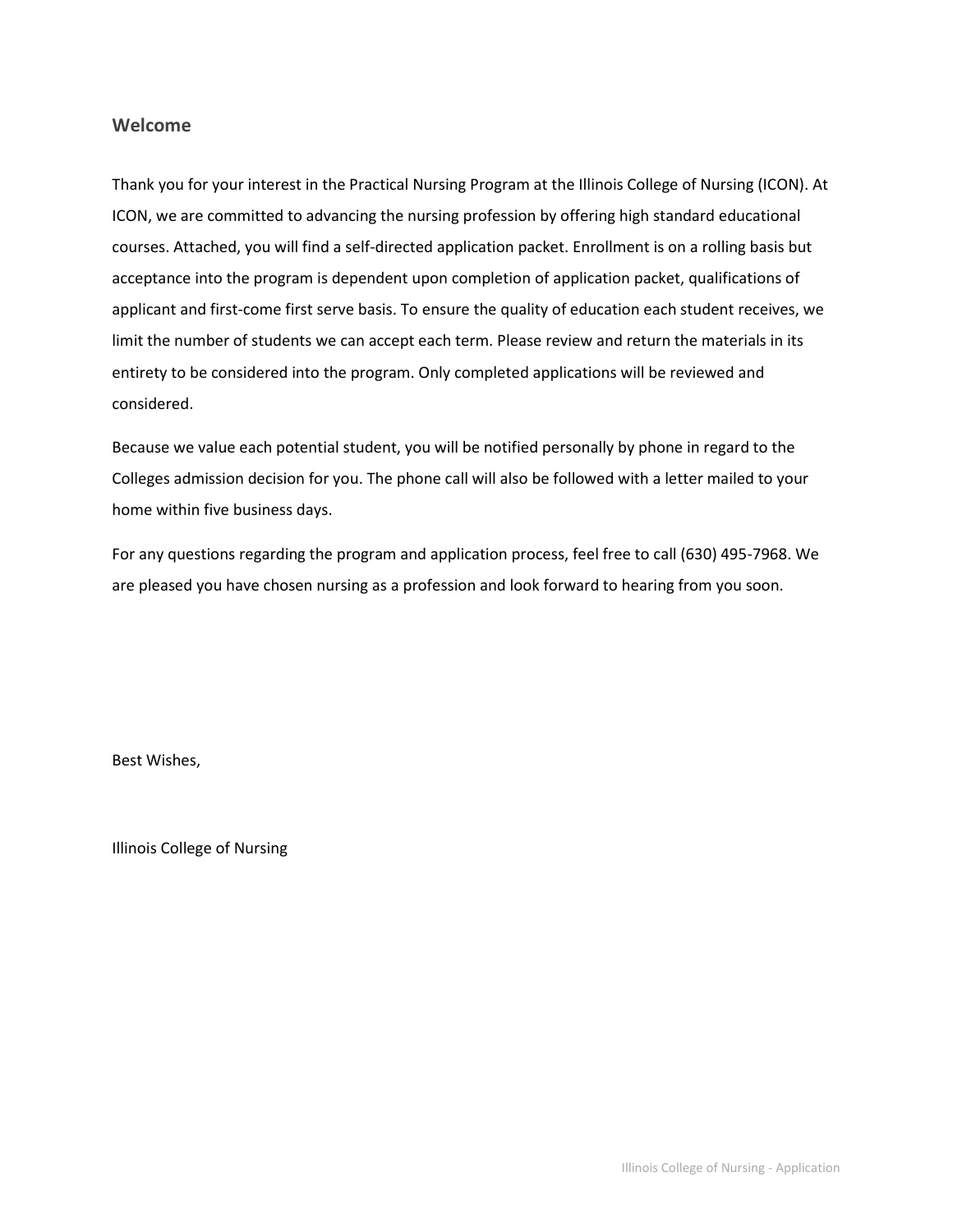### Application Checklist

- ☐ Completed Application form
- ☐ \$75 application fee (non-refundable)
- ☐ Official transcripts from all high schools, G.E.D. scores, and postsecondary institutions from approved schools showing evidence of successful completion of required prerequisites
- ☐ Two letters of recommendation
- □ Completed medical clearance form
- ☐ Completed Immunization/Serology Record form
- □ 10 panel drug screening from [www.castlebranch.com](http://www.castlebranch.com/)
- □ Background check from [www.castlebranch.com](http://www.castlebranch.com/)
- ☐ Proof of CPR/BLS
- ☐ Proof of Medical Insurance
- ☐ Copy of state ID, Driver's License or Resident Alien card

Upon receipt of completed application packet, ICoN Office of Admissions will contact you to:

1. Schedule entrance exam- Test of Essential Academic Skills (TEAS) a. Basic Math, English, Science & Reading are covered

Upon acceptance into the program, students will:

- 1. Review and sign the Enrollment Agreement with \$1,000 deposit to reserve seat
- 2. Review and sign the Payment Plan (if applicable)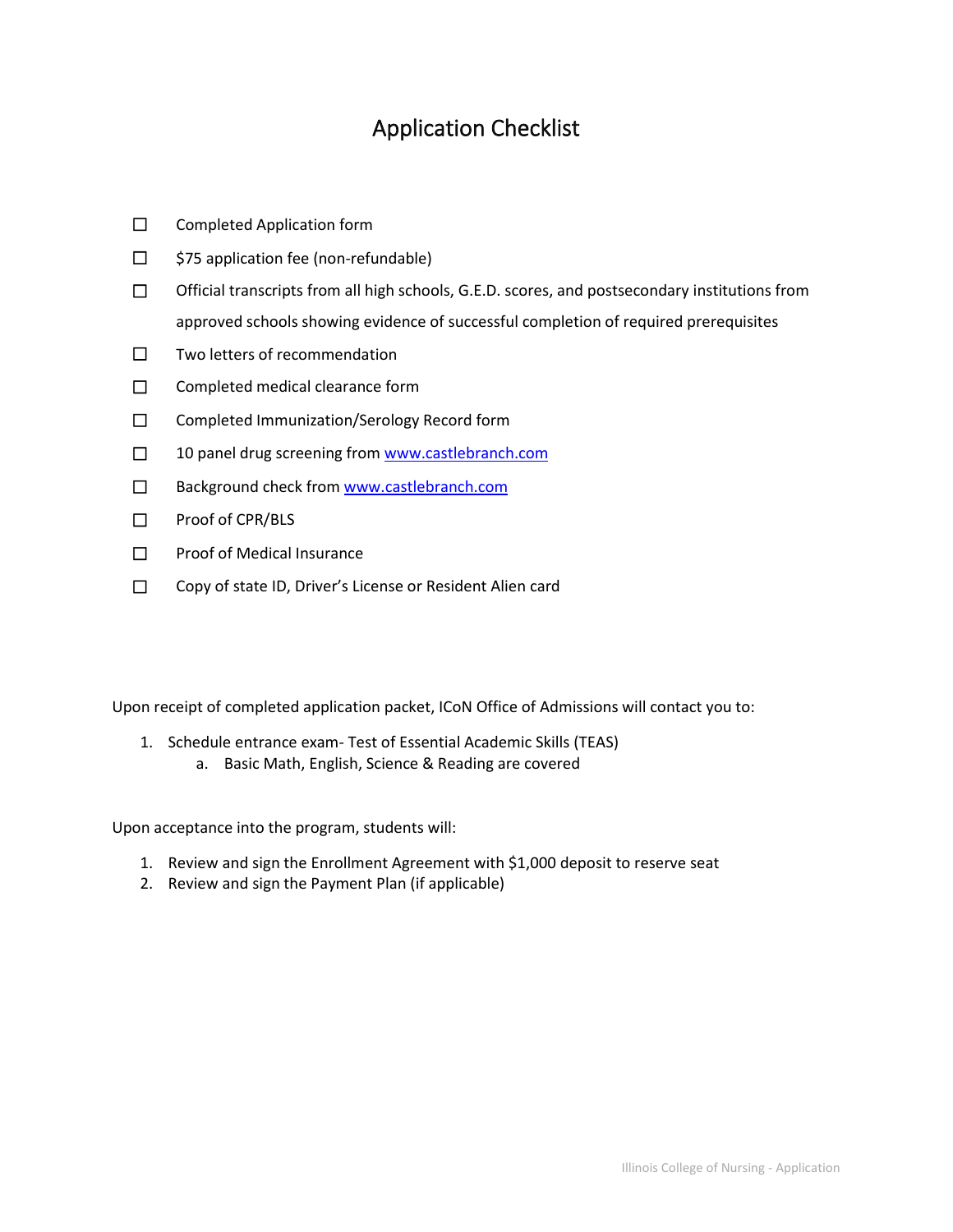## Practical Nursing Application

Please complete all information. Please Type or print clearly using black ink only.

|                           | <b>Contact Information:</b>         |                                                                                                                               |                                                                                                            |                              |                                                |
|---------------------------|-------------------------------------|-------------------------------------------------------------------------------------------------------------------------------|------------------------------------------------------------------------------------------------------------|------------------------------|------------------------------------------------|
|                           |                                     |                                                                                                                               |                                                                                                            |                              |                                                |
|                           |                                     |                                                                                                                               |                                                                                                            | Date of Birth                | <u> 1990 - Jan Barat III, prestavlja i pre</u> |
| <b>Name</b>               |                                     | <u> 1980 - Johann Barn, mars ann an t-Amhain Aonaich an t-Aonaich an t-Aonaich ann an t-Aonaich ann an t-Aonaich</u><br>First | Middle                                                                                                     |                              | Maiden                                         |
| <b>Address</b>            | Last                                |                                                                                                                               |                                                                                                            |                              |                                                |
|                           | Street                              | Apt/Suite                                                                                                                     | City                                                                                                       | State                        | Zip                                            |
|                           |                                     |                                                                                                                               |                                                                                                            |                              |                                                |
| Email                     |                                     |                                                                                                                               |                                                                                                            |                              |                                                |
| <b>Emergency Contact</b>  |                                     |                                                                                                                               |                                                                                                            |                              |                                                |
| Name:                     |                                     | First                                                                                                                         |                                                                                                            | Relationship to Student      |                                                |
|                           | Last                                |                                                                                                                               |                                                                                                            |                              |                                                |
|                           |                                     |                                                                                                                               | City                                                                                                       | State                        | Zip                                            |
|                           |                                     |                                                                                                                               |                                                                                                            |                              |                                                |
| Email                     |                                     |                                                                                                                               | <u> 1989 - Johann Stein, syntysk politiker (* 1918)</u>                                                    |                              |                                                |
| <b>Academic History</b>   |                                     |                                                                                                                               |                                                                                                            |                              |                                                |
|                           |                                     |                                                                                                                               |                                                                                                            |                              |                                                |
|                           |                                     |                                                                                                                               |                                                                                                            |                              |                                                |
|                           | <b>Graduation Date (Month/Year)</b> | <u> 1989 - Johann Barnett, fransk kongresu</u>                                                                                |                                                                                                            | Cumulative GPA <b>CUMULA</b> |                                                |
| Test Date (Month/Year)    |                                     |                                                                                                                               | Please include a copy of either your high school transcripts or GED scores. An official transcript will be | <b>GED Test Score</b>        |                                                |
| High School<br><b>GED</b> |                                     | required to be considered for program acceptance.                                                                             |                                                                                                            |                              |                                                |
| <b>ACT</b>                |                                     |                                                                                                                               |                                                                                                            |                              |                                                |
| Scores:                   |                                     |                                                                                                                               | Date Taken:                                                                                                |                              |                                                |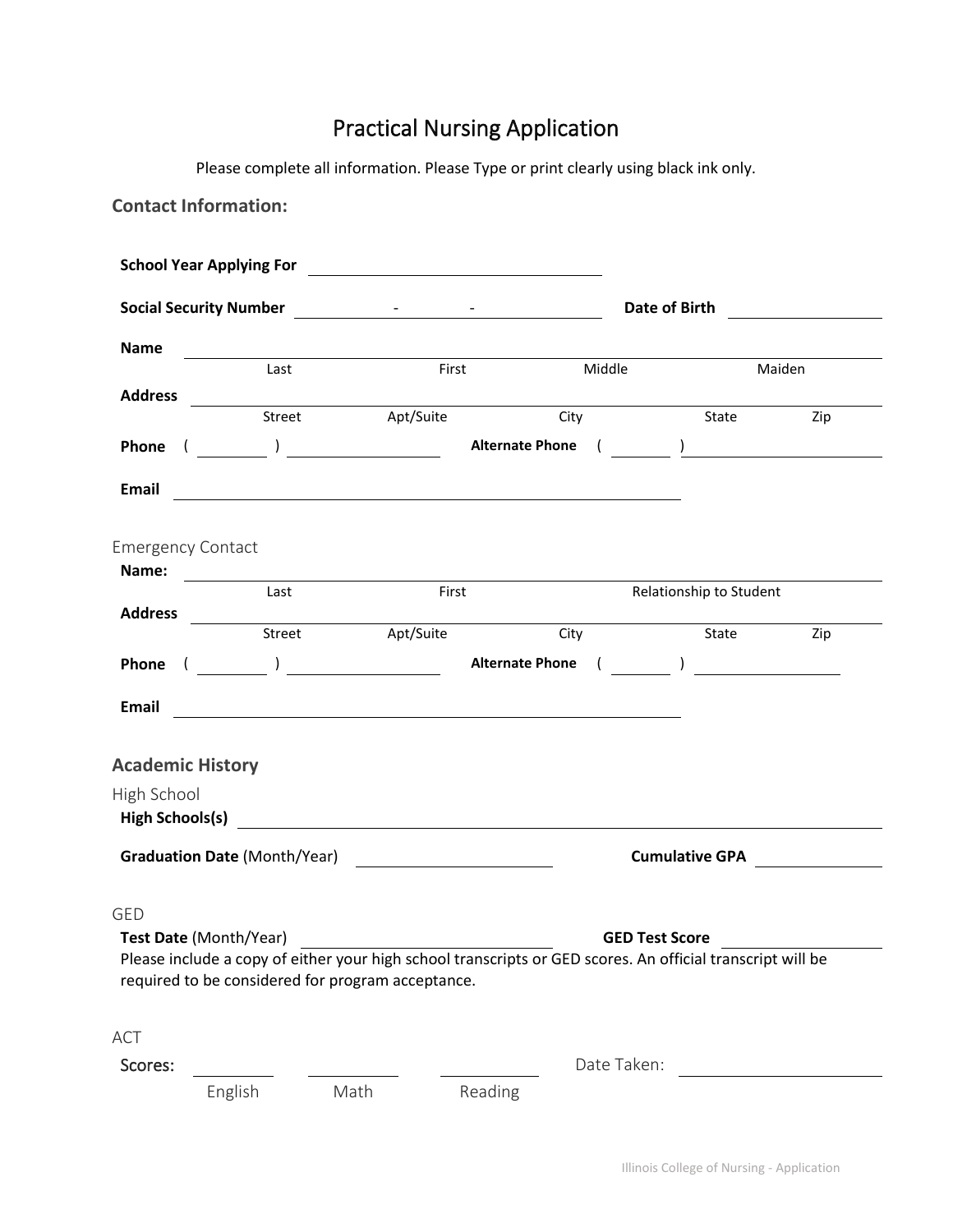Post-Secondary Education

| College | State        | Dates Attended | Degree(s) Earned |
|---------|--------------|----------------|------------------|
| College | State        | Dates Attended | Degree(s) Earned |
| College | <b>State</b> | Dates Attended | Degree(s) Earned |
| College | <b>State</b> | Dates Attended | Degree(s) Earned |

Please include a copy of unofficial transcripts from all colleges attended. An official transcript will be required to be considered for program acceptance.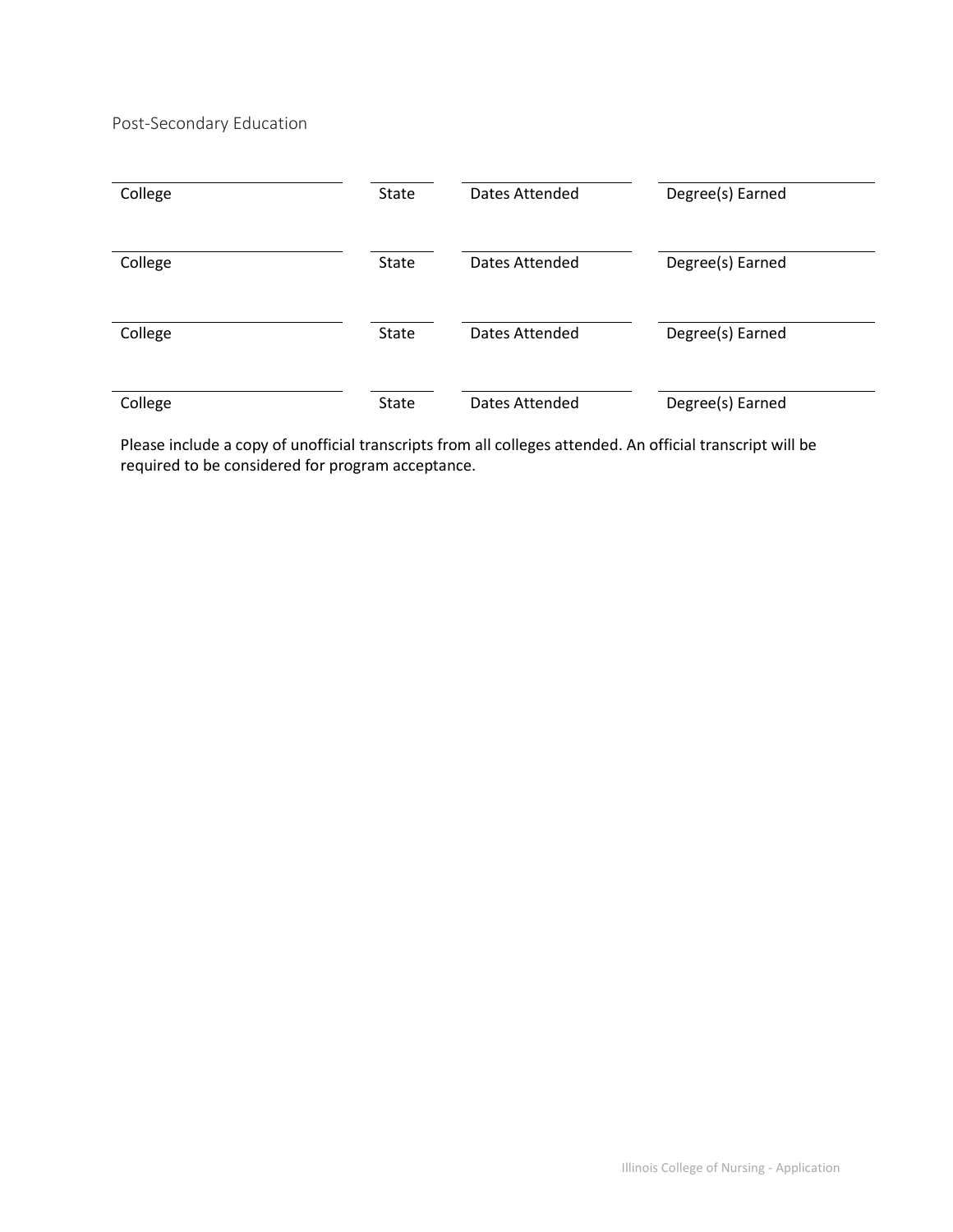#### **Essay Questions**

Please use a separate sheet of paper to answer the following three essay questions. Responses to essay questions must be numbered and typed and must not be longer than 500 words total for all three questions.

- **1.** Describe your personal characteristics and life experiences you feel will contribute to your success as a student and as a nurse.
- **2.** Describe your short and long term professional goals
- **3.** Describe your strengths and weaknesses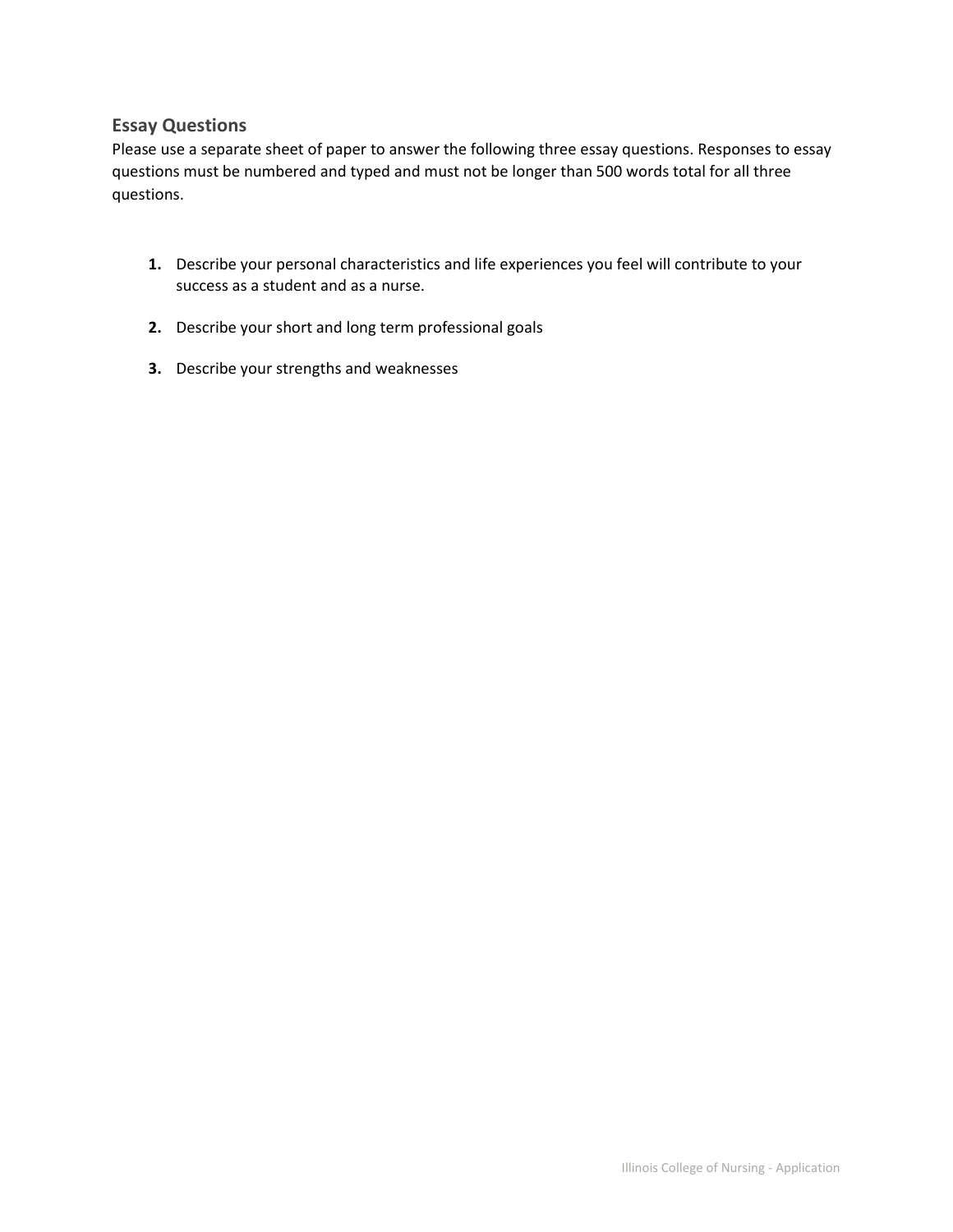#### **Medical Clearance**

Student Name **Date of Birth** Date of Birth

The student above is applying for the practical nursing program. The student will be directly caring for patients and must be able to, at minimum:

- Lift and carry 30 pounds of weight
- Lift and transfer patients to and from wheelchairs, stretchers, beds and imaging tables
- Move, adjust, and manipulate equipment
- Reposition patients
- Stand, walk, bend, lift, reach, twist and pull frequent and possibly for long periods of time
- Utilize eyesight to observe patients and manipulate equipment
- **Effectively hear to communicate with patients and health care team**
- Have sufficient verbal and written skills to effectively communicate
- Have sufficient fine and gross motor skills to manipulate medical equipment
- Show evidence of appropriate intellectual and emotional skills for independent judgment and discretion

Is there any evidence that you may feel will restrict you from practicing these behaviors in a safe manner?

- ☐ No
- ☐ Yes, please give Detail

#### History *To be completed by applicant*

Medical History

Surgical History

Family History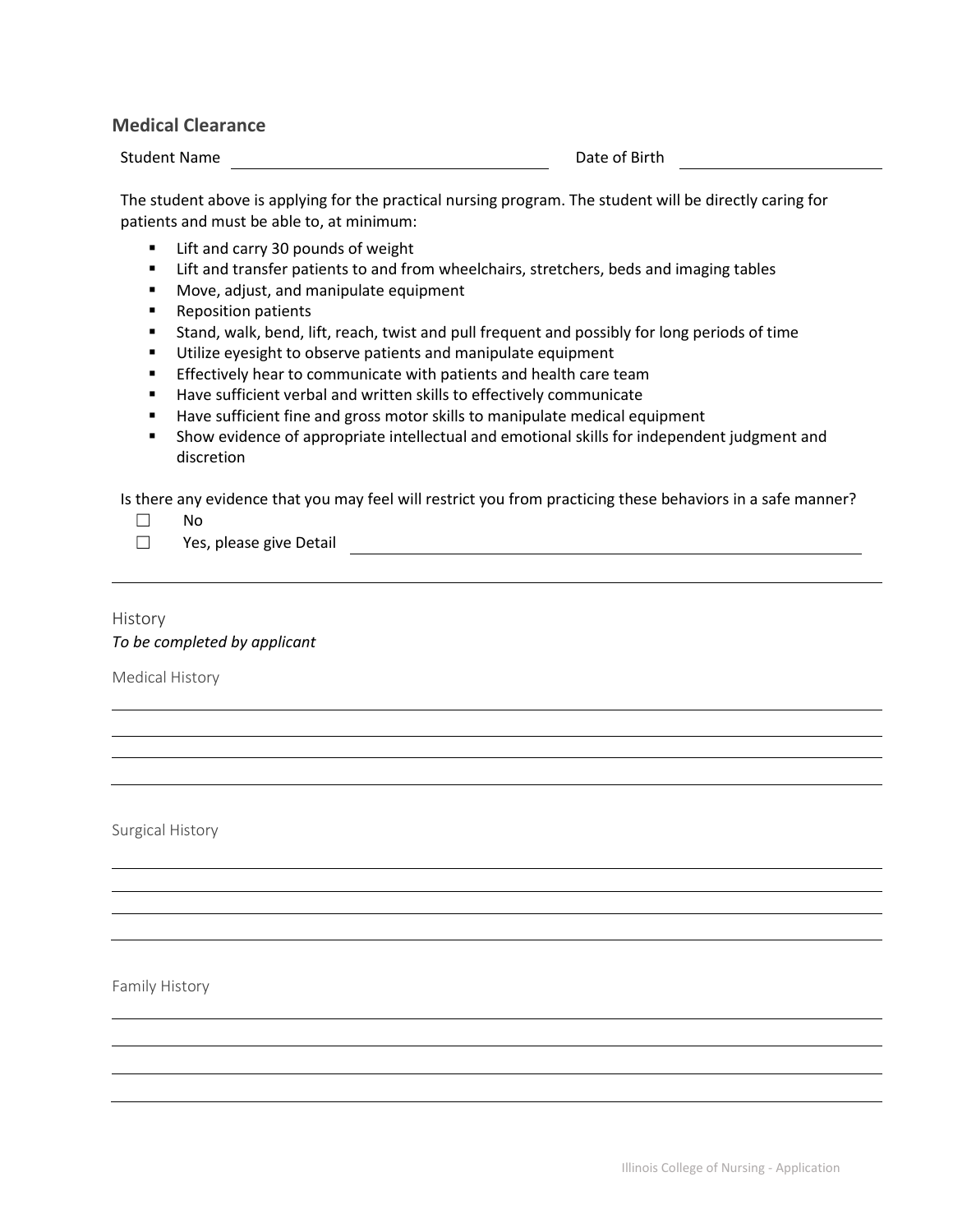#### Physical

#### *To be completed by healthcare provider*

Medical

|                       | <b>Normal</b> | <b>Abnormal Findings</b> |
|-----------------------|---------------|--------------------------|
| Eyes/Ears/Nose/Throat |               |                          |
| <b>Lymph Nodes</b>    |               |                          |
| Heart                 |               |                          |
| <b>Lungs</b>          |               |                          |
| Abdomen               |               |                          |
| <b>Skin</b>           |               |                          |
| <b>Neck</b>           |               |                          |
| <b>Pulses</b>         |               |                          |

#### Musculoskeletal

|                   | <b>Normal</b> | <b>Abnormal Findings</b> |
|-------------------|---------------|--------------------------|
| <b>Back</b>       |               |                          |
| Shoulder/Arm      |               |                          |
| Elbow/Forearm     |               |                          |
| <b>Wrist/Hand</b> |               |                          |
| Hip/Thigh         |               |                          |
| <b>Knee</b>       |               |                          |
| Leg/Ankle         |               |                          |
| Foot              |               |                          |

Other Comments:

Clearance

☐ Not Cleared

☐ Cleared with limitations (please explain)

Signature of Provider (MD, DO, or NP) Date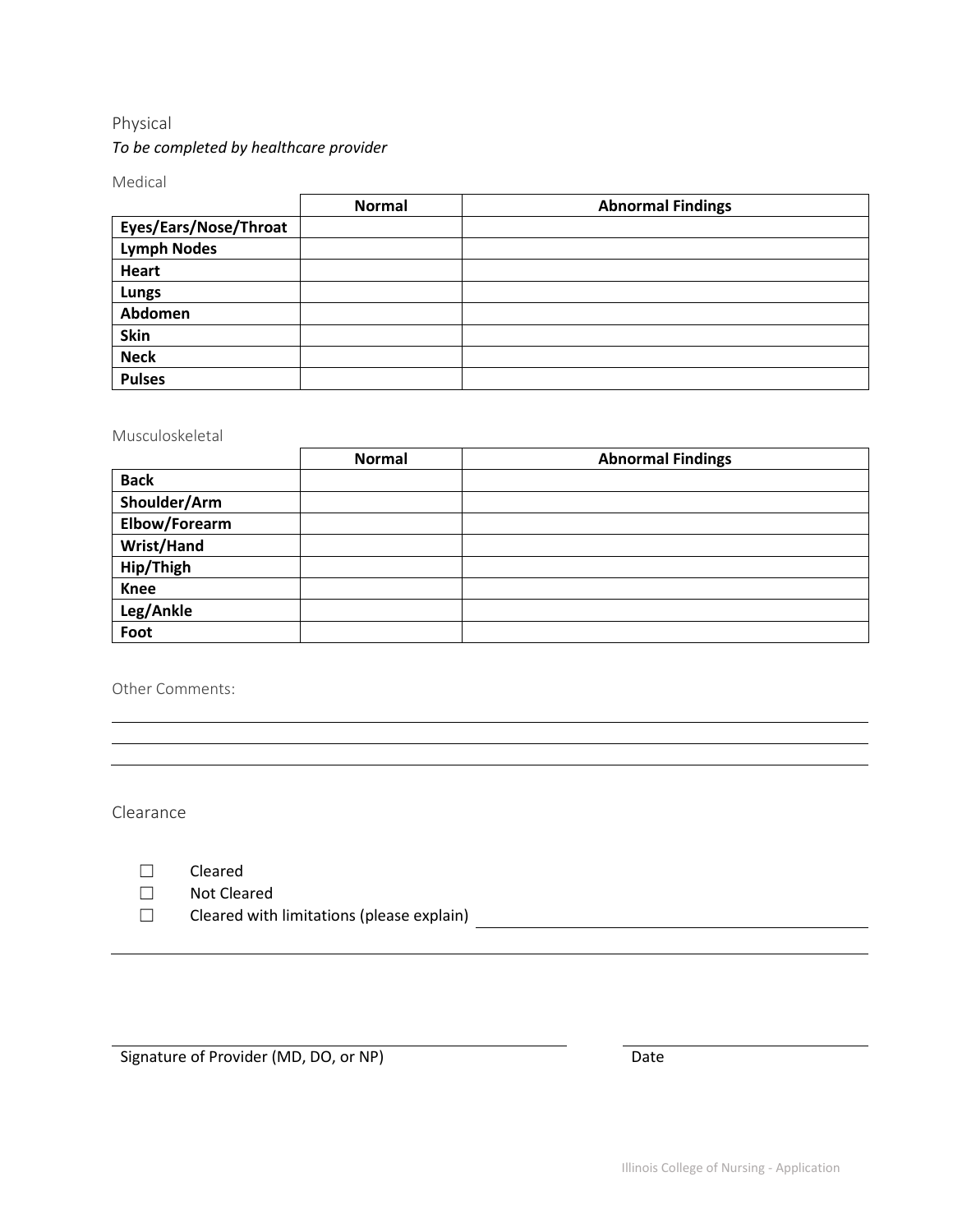**Immunization/Serology Records**

(Please Print Clearly)

|    |                               | <b>Student Name:</b>                                                                                                      |                                   | Date of Birth:                                     |                                    |  |  |
|----|-------------------------------|---------------------------------------------------------------------------------------------------------------------------|-----------------------------------|----------------------------------------------------|------------------------------------|--|--|
| 1. | <b>Result:</b><br>$\Box$<br>П | Hep. B Surf AB<br>Titer date:<br>Positive<br>Negative - start Hepatitis B Series: Dates: 1st                              |                                   | Must provide copy of lab report<br>2 <sup>nd</sup> | 3 <sup>rd</sup>                    |  |  |
|    | □                             | Inconclusive-give 1 booster<br>Date:                                                                                      |                                   |                                                    | Repeat titer 30 days after booster |  |  |
|    |                               | <b>Titer Date:</b>                                                                                                        | Must provide a copy of lab report |                                                    |                                    |  |  |
|    | □                             | See note below for additional testing<br>Hep B Carrier                                                                    |                                   |                                                    |                                    |  |  |
|    |                               | Note: Known Hepatitis B carriers require additional blood tests                                                           |                                   |                                                    |                                    |  |  |
|    | $\Box$                        | Hep B Surf Ag, Hep B core Ab and Hep Be Ag                                                                                |                                   | (Again, must provide lab reports)                  |                                    |  |  |
|    | <b>Result:</b><br>П<br>П      | Titer date:<br>Positive<br>Negative - give 2 boosters 30 days apart<br>Repeat titer 30 days after 2 <sup>nd</sup> booster | 1 <sup>st</sup>                   | Must provide copy of lab report<br>2 <sub>nd</sub> |                                    |  |  |
|    | $\Box$                        | Inconclusive-give 1 booster<br>Date:                                                                                      |                                   |                                                    | Repeat titer 30 days after booster |  |  |
|    |                               | <b>Titer Date:</b>                                                                                                        |                                   |                                                    | Must provide a copy of lab report  |  |  |
|    |                               |                                                                                                                           |                                   |                                                    |                                    |  |  |
| 3. |                               | <b>Mumps</b>                                                                                                              |                                   |                                                    |                                    |  |  |
|    |                               | Titer date:                                                                                                               |                                   | Must provide copy of lab report                    |                                    |  |  |
|    | <b>Result:</b>                |                                                                                                                           |                                   |                                                    |                                    |  |  |
|    | П                             | Positive                                                                                                                  |                                   |                                                    |                                    |  |  |
|    | $\Box$                        | Negative - give 2 boosters 30 days apart                                                                                  | 1 <sup>st</sup>                   | 2 <sub>nd</sub>                                    |                                    |  |  |
|    |                               | Repeat titer 30 days after 2 <sup>nd</sup> booster                                                                        |                                   |                                                    |                                    |  |  |
|    | $\Box$                        | Inconclusive-give 1 booster<br>Date:                                                                                      |                                   |                                                    | Repeat titer 30 days after booster |  |  |
|    |                               | <b>Titer Date</b>                                                                                                         |                                   |                                                    | Must provide a copy of lab report  |  |  |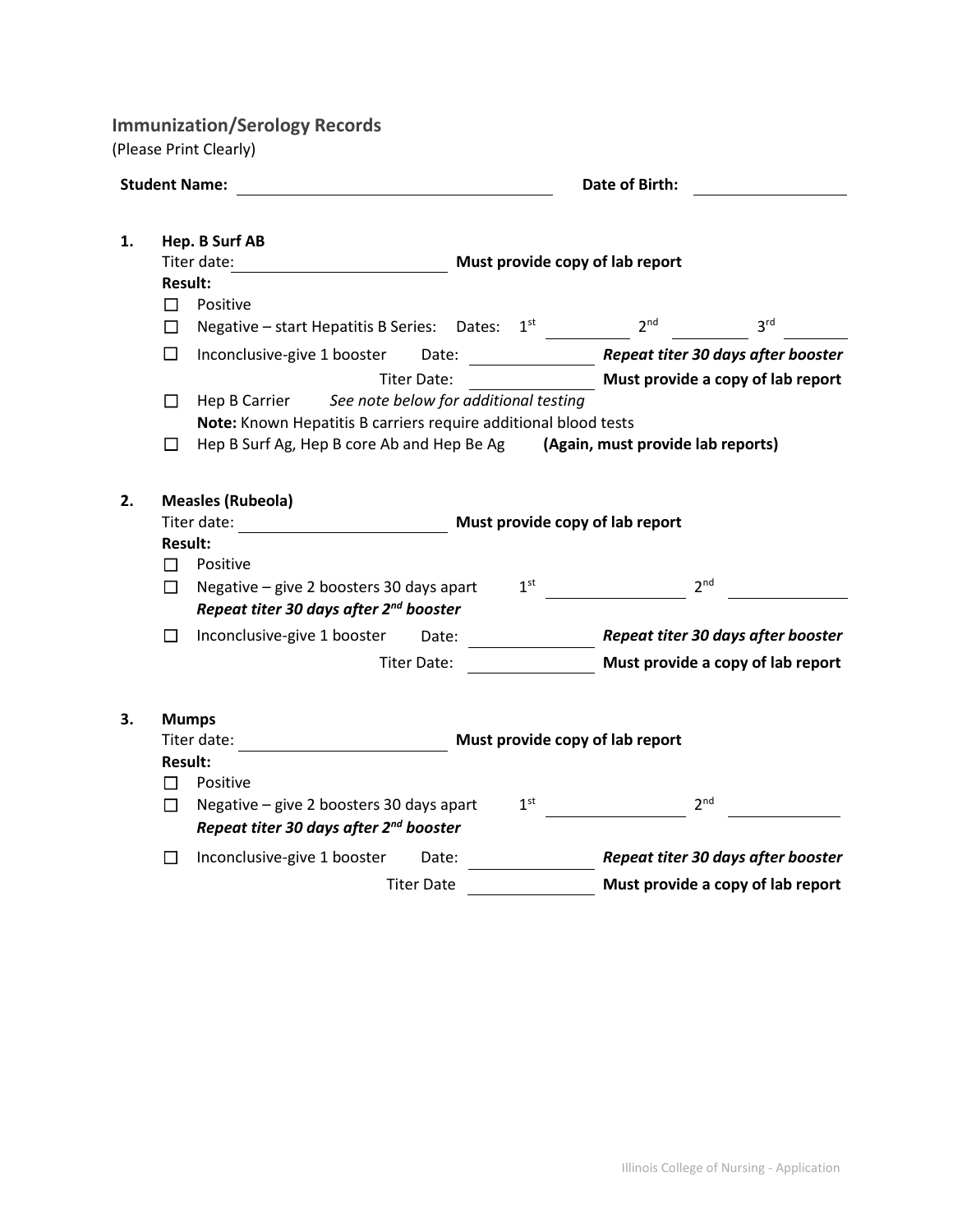#### **4. TB Screening/Chest X-ray**

|         | was 10mm or greater<br>Date Placed:                                                                                         |                                | Date Read:                      |                                                                                                                                                                         |
|---------|-----------------------------------------------------------------------------------------------------------------------------|--------------------------------|---------------------------------|-------------------------------------------------------------------------------------------------------------------------------------------------------------------------|
|         | Millimeters of Induration:                                                                                                  |                                |                                 |                                                                                                                                                                         |
|         | Chest X-ray Date:                                                                                                           |                                |                                 | Must provide a copy of lab report                                                                                                                                       |
|         | <b>Rubella</b>                                                                                                              |                                |                                 |                                                                                                                                                                         |
|         | Titer date:                                                                                                                 |                                |                                 | Must provide copy of lab report                                                                                                                                         |
| $\Box$  | <b>Result:</b><br>Positive                                                                                                  |                                |                                 |                                                                                                                                                                         |
| П       | Negative - give 2 boosters 30 days apart<br>Repeat titer 30 days after 2 <sup>nd</sup> booster                              |                                | 1 <sup>st</sup>                 | 2 <sup>nd</sup>                                                                                                                                                         |
| □       | Inconclusive-give 1 booster                                                                                                 | Date:                          |                                 | Repeat titer 30 days after booster                                                                                                                                      |
|         | <b>Titer Date:</b>                                                                                                          |                                | Must provide copy of lab report |                                                                                                                                                                         |
|         | Tetanus/Diphtheria Booster:<br>Must be places 5 years or less from your official school start date.<br><b>Booster Date:</b> |                                |                                 |                                                                                                                                                                         |
|         | Varicella                                                                                                                   |                                |                                 |                                                                                                                                                                         |
|         | <b>Result:</b>                                                                                                              |                                |                                 |                                                                                                                                                                         |
| П       | Positive                                                                                                                    |                                |                                 |                                                                                                                                                                         |
| $\perp$ | Negative - give 2 boosters 30 days apart                                                                                    |                                | 1 <sup>st</sup>                 | 2 <sup>nd</sup>                                                                                                                                                         |
| □       | Repeat titer 30 days after 2 <sup>nd</sup> booster<br>Inconclusive-give 1 booster                                           | Date:                          |                                 | Repeat titer 30 days after booster                                                                                                                                      |
|         | <b>Titer Date:</b>                                                                                                          |                                |                                 | Must provide copy of lab report                                                                                                                                         |
|         | <b>COVID-19</b> Must provide a copy of your vaccination card                                                                |                                |                                 |                                                                                                                                                                         |
|         | Date of 1 <sup>st</sup> Dose:                                                                                               |                                | Manufacturer:                   |                                                                                                                                                                         |
|         | Date of 2 <sup>nd</sup> Dose                                                                                                |                                |                                 | <u> 1970 - Andrea State Barbara, política establece</u>                                                                                                                 |
|         | Date of Booster (if applicable):                                                                                            | Manufacturer:<br>Manufacturer: |                                 | <u> Alexandria de la contrada de la contrada de la contrada de la contrada de la contrada de la contrada de la c</u><br><u> 1989 - Andrea Station Barbara (h. 1989)</u> |